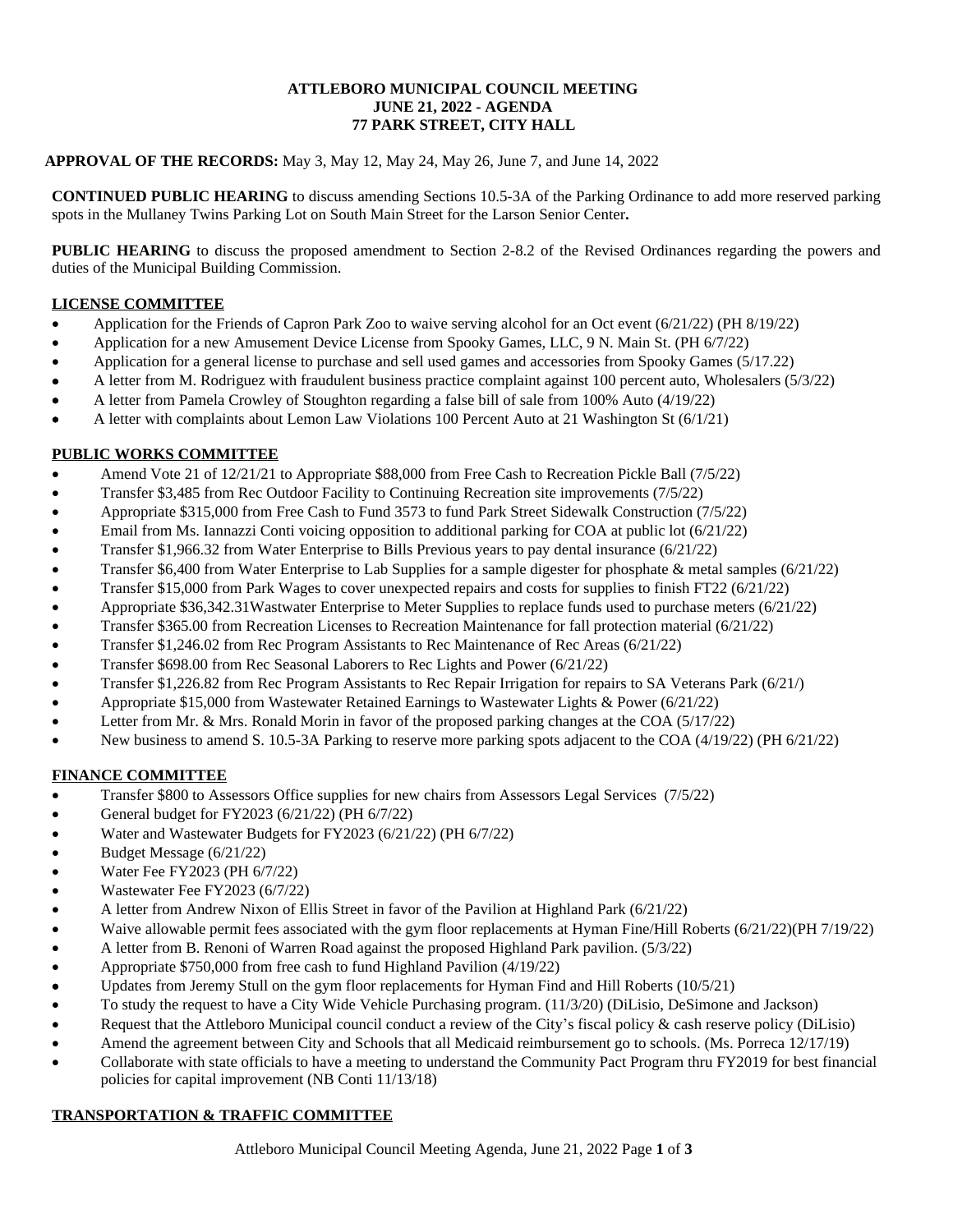- Email from Michael Graber of Rocklawn Avenue in support of speed humps (6/21/22)
- Email from Mr. Snedden in favor of speed humps on Rocklawn Avenue. (6/21/22)
- Approve H&L Bloom transportation contract for 36 months for APS (6/21/22)
- Speed hump placement on both May Street and Rocklawn Ave (4/19/22) (PH 5/17/22)
- Amend Section 10-4.18e to add May Street and Rocklawn Avenue to speed humps list (4/19/22) (PH 5/17/22)
- Amendment to the Parking ordinance to address the reopening of Rathbun Willard Drive (4/19/22) (PH 6/7/22)
- Request for Stop sign at Jewel and Hawthorne (4/5/22) (PH 5/3/22)
- Amendment to ordinance 10-4.18 regarding removal and modification of permanent speed humps (3/15/22)
- Request to look again at Angeline Street and parking issues (2/15/22)
- Amendments for Chapter 10 and 17 regarding commercial vehicles (11/2/21) (PH 1/18/22)
- Traffic Study Commission recommends delay Rathbun-Willard Dr. opening until proposed traffic light installed (11/19/19)
- Amend Section 10-4.6 Left Turn Prohibited: May Street to Newport Avenue: May Street traffic traveling --- prohibited from making a Left turn onto Newport Avenue Northbound unless directed by a public safety official. (Ms. Porreca 11/6/18)

# **IT & INFRASTRUCTURE COMMITTEE**

- Appropriate \$8,500 from Free Cash to Protective Inspection computer software (7/5/22)
- Appropriate \$1,000 from Free Cash to Administration Supplies for MIS to purchase new chairs (7/5/22)

# **ZONING & LAND USE COMMITTEE**

- Approve expending TDI Small Business Grant from MassDevelopment for \$50,000 (7/5/22)
- A letter from the Cannabis Dispensary Coalition suggesting not enough demand to add more retail license (6/21/22)
- Amendment to Zoning Ordinance to allow for Accessory Dwelling Units (12/21/21)
- Public Hearing January 18, 20 with Planning Board regarding Ch. 17-3.3 Commercial Vehicle Parking (12/21/21)
- Mobile Home Park zoning district proposed (11/2/21)
- A communication from Joe Drazek of South Attleboro with concern about proposed marijuana establishment (3/3/20)
- Amend §17–16.10 NON–CONFORMING SIGNS Delete B in its entirety and insert new language (see New Business-Ms. Porreca & Mr. DiLisio) (12/12/17)

## **CITY PROPERTY & CLAIMS COMMITTEE**

- Surplus Auditing Office Chair in poor condition (7/5/22)
- Surplus Water department meter (7/5/22)
- Approve expending \$5,000 MassDevelopment Grant for services at the East Attleboro Academy Building (6/21/22)
- Surplus East Attleborough Academy Building on Sanford Street (4/19/22)
- Request to lift the façade restriction from the sale of 135 County Street (4/5/22)
- New Business to review all city's annual legal expenses to determine if prudent to use new methods (6/15/21)

## **PERSONNEL VETERANS AND HUMAN SERVICES COMMITTEE**

- Grant for COA from Community Development Block Grant for \$16,054.00 (7/5/22)
- Grant for COA from SHINE FY2023 award for \$93,259 (7/5/22)
- Appointment of Kevin Smith of Steeplechase Circle for the Historical Commission (7/5/22)

## **ORDINANCES, ELECTIONS & LEGISLATIVE MATTERS COMMITTEE**

- Proposed amendments to Section 16-11 regarding water assessments (6/21/22) (PH 07/19/22)
- New business to amend S. 2-8.2 regarding the Powers and Duties of the MBC and the administration (PH 6/21/22))
- Proposed Amendment to Chapter 7, Health Department regarding Plastic Shot bottle waste (4/19/22) (PH 5/17/22)
- Ordinance amendment to proposed Ordinance Provision for Vacancy in the Office of Mayor S 2 (4/5/22 PH)
- New business to change the effective date of paper straws and plastic container bans to 1/23/21 (6/15/21)(PH 7/19/22)
- Request amendment to 16-9, suggesting a Fee Report every 3 years by Water Superintendent (4/6/21)
- Request amendment to 16-15 suggesting a Fee Report every 3 years by the Wastewater Dept. (4/6/21)
- Request to review the Revised Ordinances of the City of Attleboro (12/15/20) (DiLisio)
- Letter from Mark Kolakowski regarding change of hours at the city Compost Center. (6/16/20)
- Request that a Special Commission be formed to review the City Charter. (Ms. Jackson) (2/4/20)

## **PUBLIC SAFETY AND EMERGENCY MANAGEMENT COMMITTEE**

 $\bullet$ New business to adopt the Mass Police Pay incentive Program (Quinn Bill) (5/3/22)

# **SPECIAL COMMITTEE FOR TAX ABATEMENT REVIEW COMMITTEE**